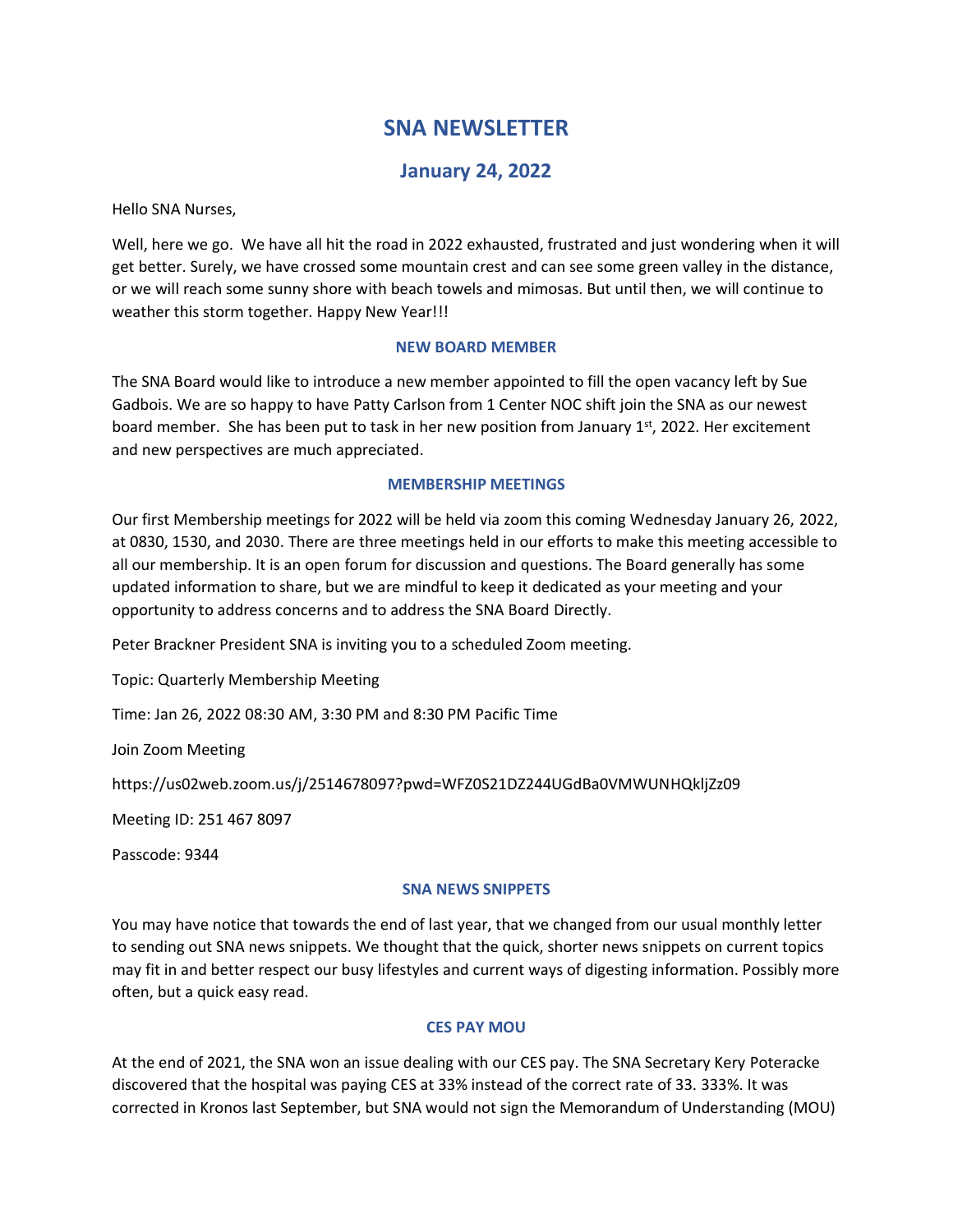until the end of the year because we could not agree with the calculations of the hospital on the amounts of the retro pay. Once they agreed that the SNA calculations were correct, then the MOU was signed. All affected Nurses were paid retro from September back to December 1, 2020.

#### **INCENTIVE PAY WIN**

At the end of the incentive pay debacle, Providence sent out announcements to approximately 16 of our nurses that they had overpaid them incentive pay and would immediately start withholding monies from their checks. We immediately sent them a cease-and-desist letter to stop this illegal withholding of monies from our nurses. Then the hospital sent out letters directly to the nurses to sign and give them permission to withhold the monies. Our nurse's followed the advice of SNA and did not sign the letters, which ultimately pushed the hospital to meet with SNA to negotiate the issue. Long story short, all money reduced from the nurses' checks was returned to the nurse's accounts and the nurses do not have to pay back any monies. Solidarity is power.

#### **FLOAT PAY**

Currently for this year, the SNA has met with the Hospital over the denial of float pay to nurses within the ENDO, ENDO ASC, Surgical Services, Surgical Services ASC, PACU/Pre-Op etc. The Hospital has made a move to say that these nurses do not get float pay if they are going to a department in which they perform the same skills. E.g. ENDO to ENDO ASC etc. A manager wrote to her staff, "Reminder to everyone that the Float Pay Code in Kronos is only to be used when a nurse is given an assignment that requires a skill set outside of his or her normal job, and for which he/she has not been cross-trained. As a pre-op/PACU nurse, providing that specific care to patients, regardless of physical location, does not fall into that category". It is obvious that this manager has not read the SNA contract lately... this is 100% wrong. The only thing that determines float pay is when you leave your home department (location) and go work in a location other than your home department. There is no mention of skill set associated with getting float pay. We are waiting for their response from our meeting that took place January 13<sup>th</sup>, 2022. We have demanded retro pay for denied float pay for these nurses.

# **CATH LAB HOLDING PROCEDUAL PAY**

At the January  $13<sup>th</sup>$  meeting, we also made a case that Cath Lab holding nurses be added to the procedural pay scale based on the Cath Lab departments change in practice, that now has mandatory on call for Cath Lab Holding nurses. The title Procedural Pay is confusing because it is not so much about departments that do procedures, but for procedural departments that require on-call and call back pay. We have asked for retro pay for these nurses as well, back to the point we can prove that the manager started requiring on-call shifts for these nurses.

#### **SEVEN DAY LANGUAGE ENFORCMENT**

The SNA has warned the Hospital that we will be filing grievance if they do not correct their pay system. In last negotiations we got the 7-day language to correct pay issues. We have worked diligently and patiently with the Providence system, as they have promised improvement and change. The clock has run out on our warnings and patience. We are prepared to take next steps.